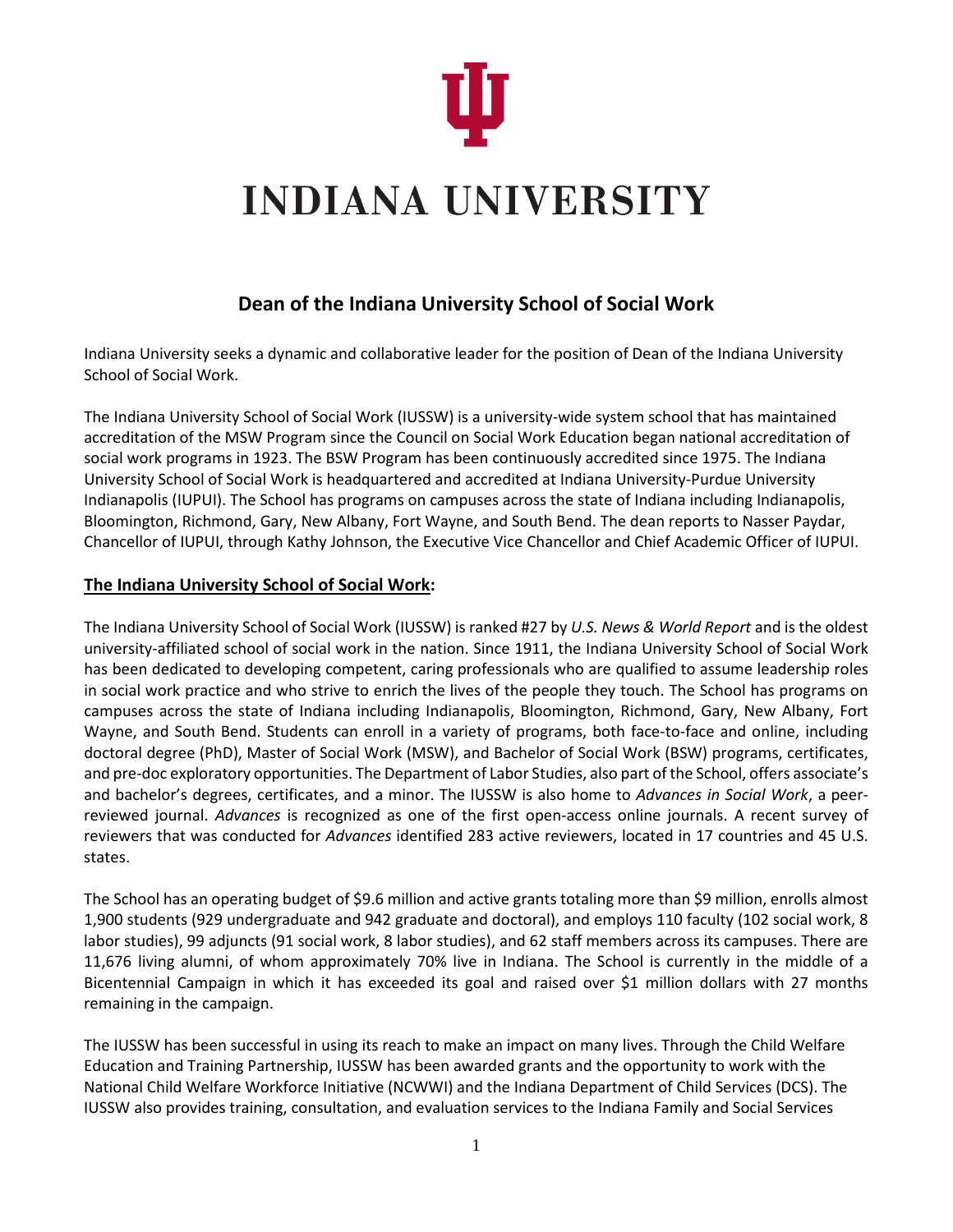Administration, Division of Mental Health and Addiction. In addition, the School partners with the U.S. Department of Veterans Affairs for research on treatment approaches for Post-Traumatic Stress Disorder. The IUSSW collaborates with the U.S. Health Resources and Services Administration to educate and train professionals and paraprofessionals in behavioral health. These types of relationships enhance education, but also give IU students, faculty, and staff throughout the state the chance to make a difference in the lives of children, families, and adults who need their support.

The IUSSW has an international impact, as well. One faculty member currently conducts research involving street children in Bangladesh. The School partners internationally to provide service learning experiences for students in countries such as Croatia, India, and South Korea. A few students have completed their final MSW field placements in South Africa.

The mission of the IUSSW is excellence in education, research, and service to promote health, well-being, and social and economic justice in a diverse world. Its vision is to be an exemplary university and community-based collaboration advancing social and economic justice, empowerment, and human well-being in a changing global landscape. Supporting environmental justice is also an essential goal of the school. The School's underlying values include social and economic justice, diversity, effectiveness, empowerment, excellence, and integrity. For more information, visit<https://socialwork.iu.edu/>

# **Awards**

The IUSSW's faculty have won numerous awards for scholarship, teaching, and leadership. Dr. Irene Queiro-Tajalli has been named one of the Outstanding Hispanic social workers by the National Association of Social Workers, and has won the Indiana Torch Bearer award for her years of leadership at IU and in the community. Several of the School's faculty were named Outstanding Leaders and others have received the IUPUI Glenn Irwin award for their dedication and involvement at IUPUI. The faculty have also received university-wide awards such as the Herman Frederic Lieber Memorial Award for teaching excellence and the Thomas Ehrlich Award for Service Learning. Richard Reed, who earned his BSW and MSW degrees at the IU School of Social Work, went on to work as a special advisor to President Obama, and received IU's Distinguished Service Alumni Award.

# **Doctoral Program (PhD)**

The development of leadership in social work is at the core of the doctoral program at Indiana University School of Social Work. Advanced research and scholarship are woven through a comprehensive program to prepare students for leading roles in areas such as social work education, social welfare, policy analysis and development, administration, social work practice, and advocacy. The PhD program is built around a flexible interdisciplinary model which includes a carefully integrated series of didactic and experiential learning opportunities. And, while solidly grounded in the profession of social work, doctoral students may take advantage of the rich learning experiences available in other disciplines throughout the university.

The mission of the IUSSW Ph.D. program is to prepare research-oriented scholars and innovative educators and leaders imbued with the knowledge, values, and skills necessary to advance health, well-being, and social and economic justice in a diverse world. The vision of the IUSSW Ph.D. program is to graduate inter-professional scholars, educators, and leaders with cutting-edge theoretical and methodological expertise who advance social justice in a changing global landscape.

The Doctor of Philosophy program currently has 36 enrollees (including pre-doc) and is offered in Indianapolis both full and part time. It is the only PhD program in social work in Indiana.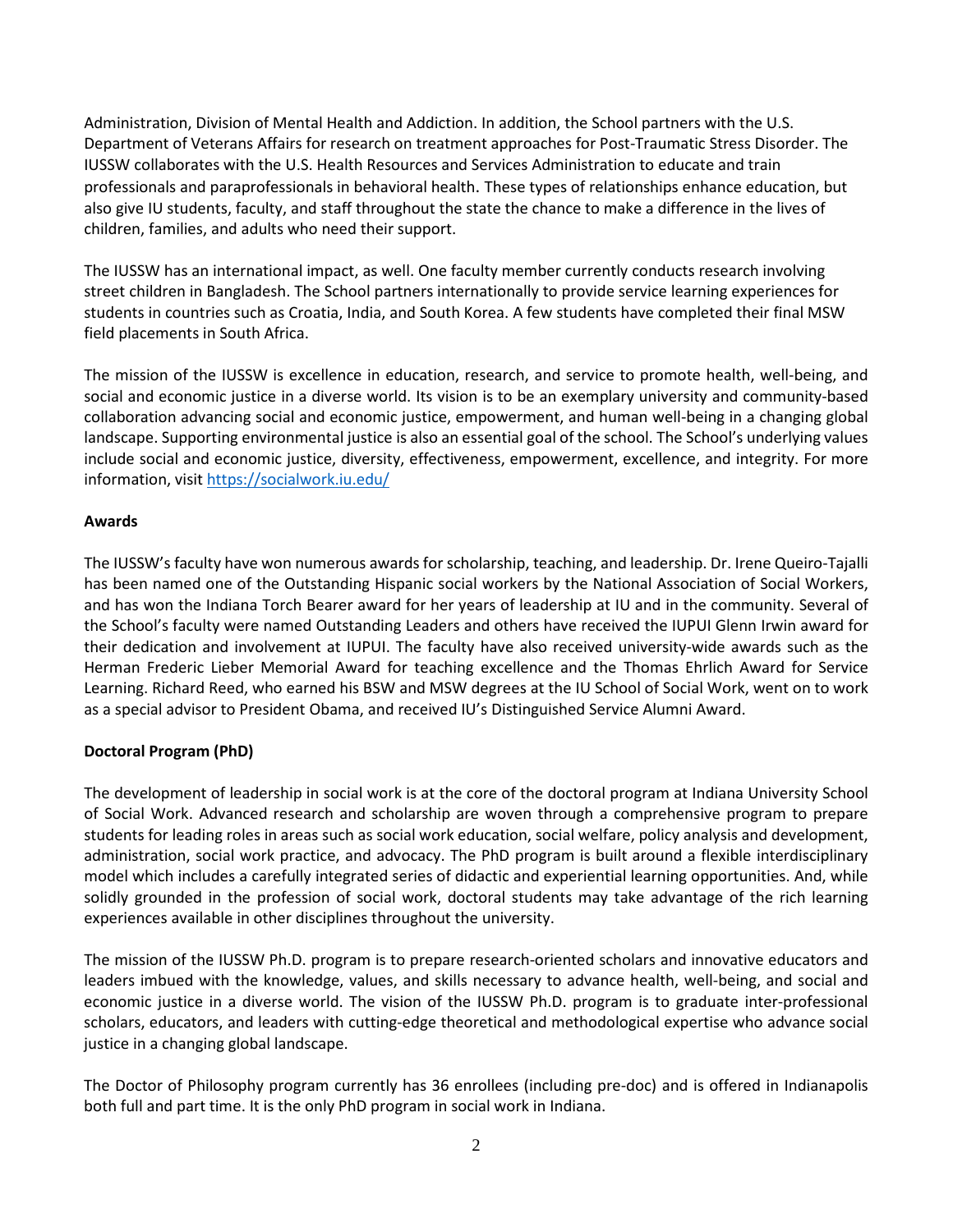## **Master of Social Work (MSW)**

The Master of Social Work degree at IUSSW is the highest-ranked MSW program in the state of Indiana and is ranked in the top 11% of MSW programs nationwide. It has been accredited by the Council on Social Work Education (CSWE) since 1923.

The education students receive in a Master of Social Work (MSW) program provides them with the skills they need to choose a career within the broad area of social work at both the micro and macro levels. The MSW curriculum includes three distinct levels through which students progress toward the advanced degree in social work: foundation courses, a concentration in Clinical and Community Practice, and a variety of practice areas. IUSSW offers practice areas across the campuses that include Children, Youth & Families; Health; Leadership; Mental Health & Addictions; and, Schools. Both the Richmond Campus and MSW Direct, the School's online master's program, offer Special Practice Areas in Social Work, which provide students with an opportunity to explore and develop expertise with practice issues that intersect with populations and agencies.

MSW Direct is the IUSSW's completely online distance education program. MSW Direct is accredited under the auspices of the MSW Program. MSW Direct has the [fourth largest enrollment](http://online.iu.edu/_assets/docs/iuo-glance.pdf) of distance education programs at Indiana University. MSW Direct uses a rolling admissions process with three enrollments periods each year, and all courses within the degree are taught each semester. MSW Direct coursework is developed and delivered inhouse and does not contract with external parties for any part of its Program. All courses within the MSW Direct Program are ADA accessible, adhere to interactive standards of Indiana University, and implement nationally recognized principles of online course development. Recently, MSW Direct began offering innovative e-social work practice and tele-behavioral health coursework within its practice area.

The MSW program enrolls around 900 students (267 are in the MSW Direct Online program) and is offered at the campuses in Indianapolis, Bloomington, Richmond, New Albany, Fort Wayne, Gary, South Bend, and IU Online.

# **Bachelor of Social Work (BSW)**

The program prepares students for generalist social work practice, is based on a strong liberal arts curriculum, and provides a foundation for life-long learning. The BSW is accredited by the Council on Social Work Education (CSWE). In a recent survey completed by BSW graduates, 100% of respondents were either employed or students continuing to pursue the next level of their education (Indiana University - [Purdue University Indianapolis, First](https://archives.iupui.edu/handle/2450/11258)  [Destination Survey 2016\)](https://archives.iupui.edu/handle/2450/11258).

The BSW provides a competency-based education. Through a rigorous course of study, students develop the ability to demonstrate ethical and professional behavior; engage in practice which respects diversity and difference; advance human rights as well as social, environmental, and economic justice; engage in research informed practice; and, assess, intervene and evaluate practice with individuals, families, groups, organizations and communities.

In addition to highly effective faculty and classroom and online experiences, the BSW program offers an extensive internship opportunity where students work in agencies, learn from experienced social workers, and discover what they would like to do upon graduation. The BSW Program enrolls about 900 students and is offered at the campuses in Indianapolis, Bloomington, Richmond, Gary, and South Bend.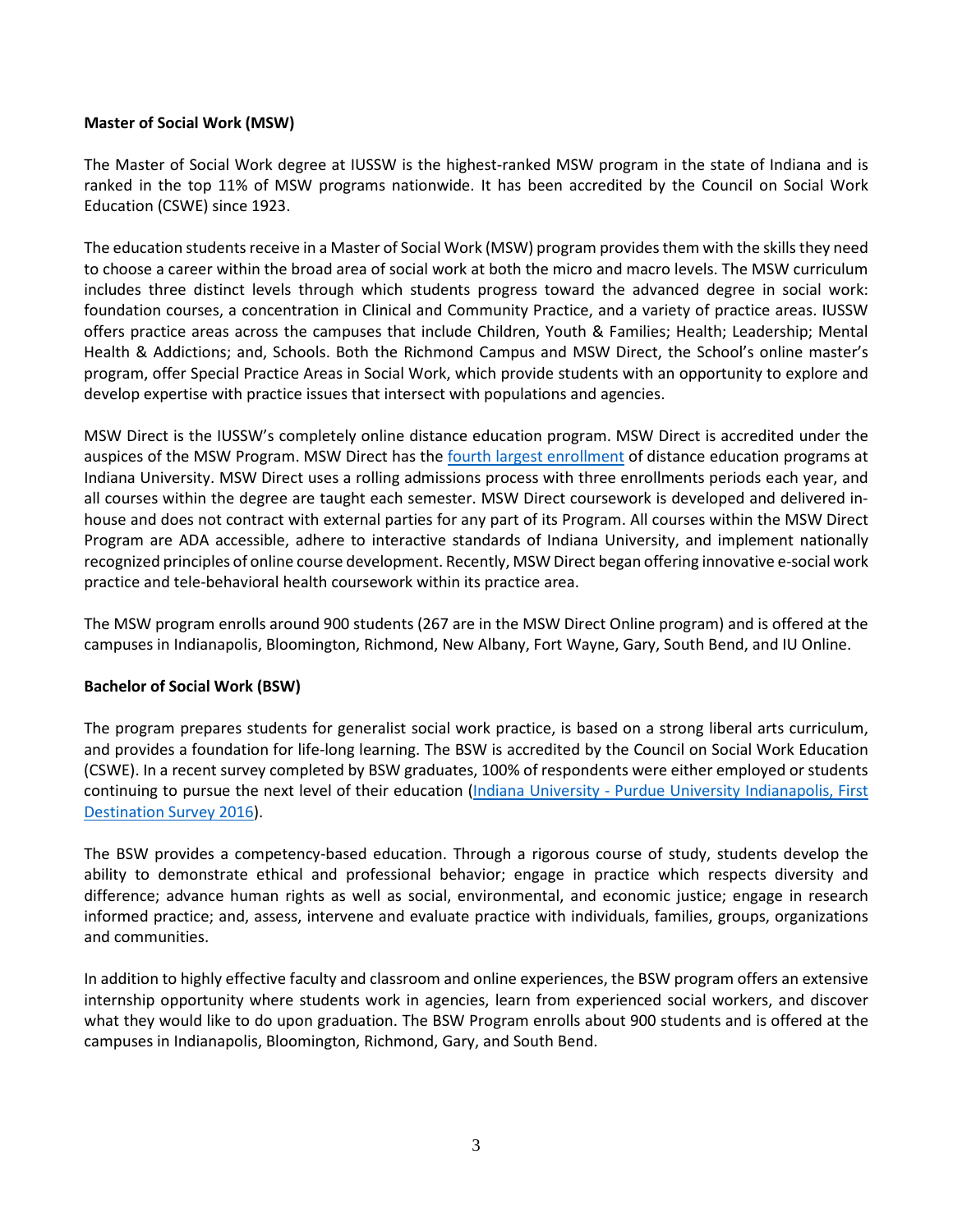### **Pre-Doc Exploratory Option**

The School of Social Work offers a PreDoc Exploratory Option designed for students who would like to explore their interest in doctoral education. PreDoc students may complete up to 9 credit hours in Ph.D. coursework, all of which apply toward the Ph.D. degree if the student later applies and is accepted into the Ph.D. program. The PreDoc option not only provides qualified students with an opportunity to "test the waters" before they submit a formal application to the Ph.D. program, but also provides time for the student to prepare an application dossier, including the completion of a scholarly product and the GRE Test results.

Participation in the Pre-Doc Option does not guarantee acceptance into the Ph.D. Program at IUPUI. It does, however, provide a unique opportunity for students to explore that possibility.

# **Certificates and Continuing Education**

The Certificate in Child Abuse and Neglect provides additional pathways for preparation to students interested in careers in public child welfare as well as in supporting children and families vulnerable for child abuse and neglect. Students must be already enrolled in an undergraduate program at IUPUI to be eligible to apply for the certificate.

The Certification for Alcohol & Drug Abuse Counseling is for the student pursuing a concurrent degree in any area. It is also appropriate for the student who has completed a degree and wishes to have a concentrated study in this area. It provides a practice-oriented knowledge base in both concepts and applications. The major objectives of the certificate program are: preparation of students for employment in substance abuse treatment settings; increase students' awareness and understanding of alcohol and drug abuse in society; provide current information on alcohol and drug abuse treatment and practice; and, provide current information, knowledge and skills in working with substance abusers and their families. Certificates are offered at the campuses in Indianapolis and Richmond.

The school also offers continuing education on current and emerging social work issues.

## **Labor Studies**

With over 60 years of leadership in the field of Labor Studies and Labor Education, Indiana University continues to pioneer innovative and quality educational opportunities in this field. The program caters to students with diverse backgrounds and educational needs – from adult learners to traditional students – in the areas of work, the workplace, organized labor, labor and social movements, the impact of global markets, and changing institutions. The Department of Labor Studies joined the IUSSW in 2007.

The Department of Labor Studies prepares students to assume leadership roles in the workplace and in communities. The program is designed as an interdisciplinary major for college students and working adults seeking a university-level education.

The mission of the Department of Labor Studies is to

- Provide credit and non-credit university-level education for current and future workers to increase knowledge, understanding, and critical thinking about work and labor organizations within today's global context;
- Broaden access to the university for working-class and other underserved constituencies, providing opportunities for life-long learning and college degrees;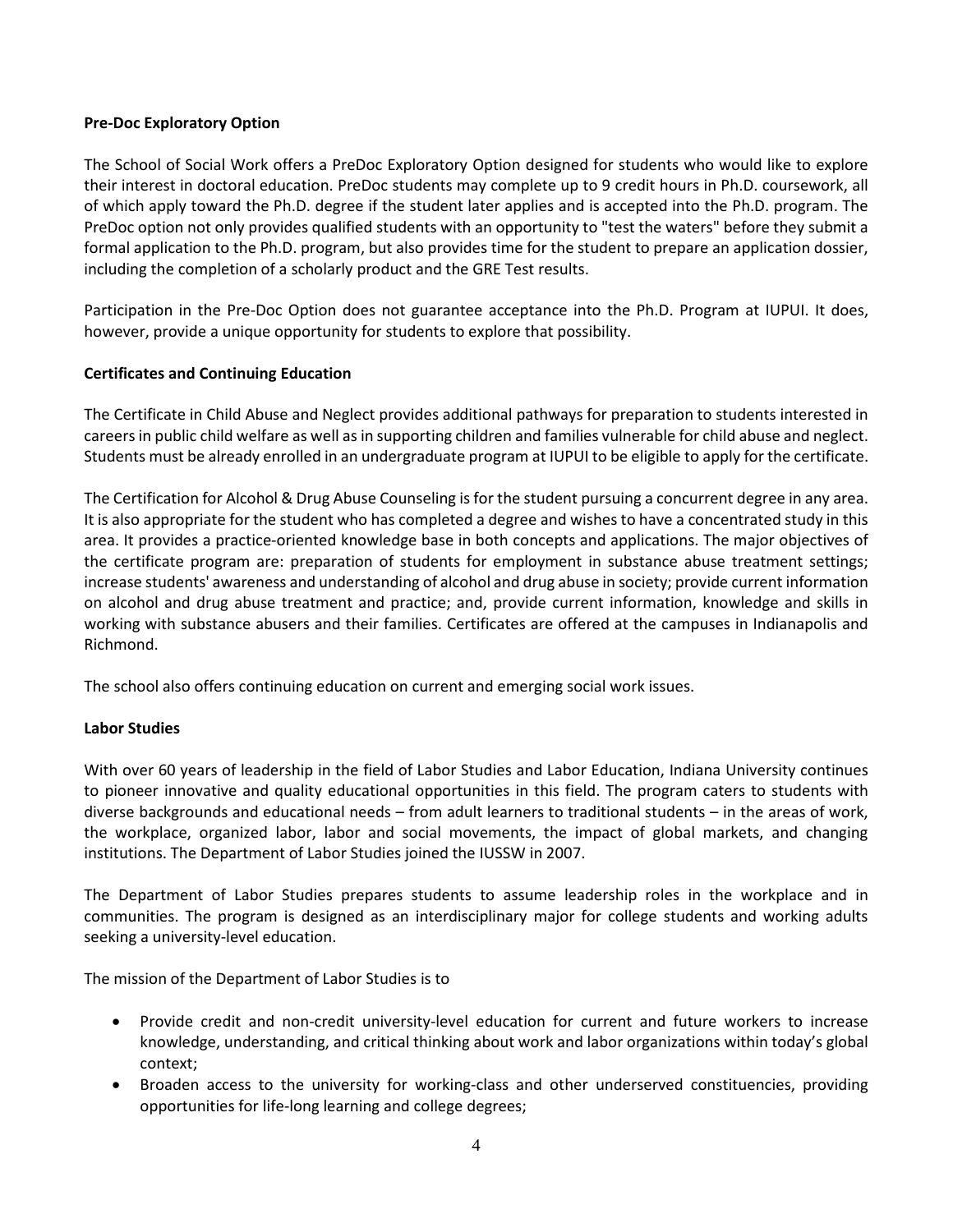- Collect, systematize, and create new knowledge in collaboration with our students;
- Examine the global socio-economic system and the impact of its inequalities on working people;
- Promote respect for workers and understanding of working class histories, experiences, perspectives and knowledge; and
- Empower our constituents to be engaged citizens and social and political agents of change who will create a more just and equitable world of work.

The vision of the Department of Labor Studies is to be the leading, collaborative program in labor and work issues in interdisciplinary scholarship, education, training, and empowerment nationally and internationally.

The Department of Labor Studies offers the following options: Associate of Science in Labor Studies (AS-LS), Bachelor of Science in Labor Studies (BS-LS), Certificate in Labor Studies, and a minor in Labor Studies. Labor Studies courses are offered on all IU campuses and all courses are available online. Currently, there are 35 labor studies majors and approximately 350 students taking labor studies classes.

# **Indiana University-Purdue University Indianapolis (IUPUI)**

## **IUPUI's Mission**

Indiana University–Purdue University Indianapolis (IUPUI), a partnership between Indiana and Purdue Universities, is Indiana's urban research and academic health sciences campus.

IUPUI's mission is to advance the state of Indiana and the intellectual growth of its citizens to the highest levels nationally and internationally through research and creative activity, teaching and learning, and civic engagement.

By offering a distinctive range of bachelor's, master's, professional, and Ph.D. degrees, IUPUI promotes the educational, cultural, and economic development of central Indiana and beyond through innovative collaborations, external partnerships, and a strong commitment to diversity.

## **IUPUI Overview**

IUPUI is Indiana's urban research and academic health sciences campus and a national leader in life sciences research, civic engagement, service learning, and first-year experiences. Created in 1969 as a partnership between Indiana and Purdue Universities, IUPUI is one of the eight campuses of Indiana University.

From the start, IUPUI was designed to be an integral part of a revived Indianapolis, the state capital and now the 14th largest city in the nation. Many separately located schools were gathered to form a new campus on 512 acres immediately adjoining a lively downtown, three blocks from the state capitol and next to an area that is home to museums, a zoo, and NCAA headquarters. IUPUI has been a major contributor to the city's ascendency, just as the city's cultural development, high quality of life, and reasonable living costs have helped IUPUI attract outstanding faculty, staff, and students.

Ranked as a Tier 1 school in *US News and World Report*'s rankings of "best national universities," IUPUI also ranked 16th nationally in *US News*' new measure of institutions' commitment to undergraduate teaching in 2016. With about 30,000 students and more than 2,500 faculty, \$343 million in research expenditures, and a \$1.3 billion operating budget, IUPUI is one of the Midwest's largest research campuses as it approaches its 50th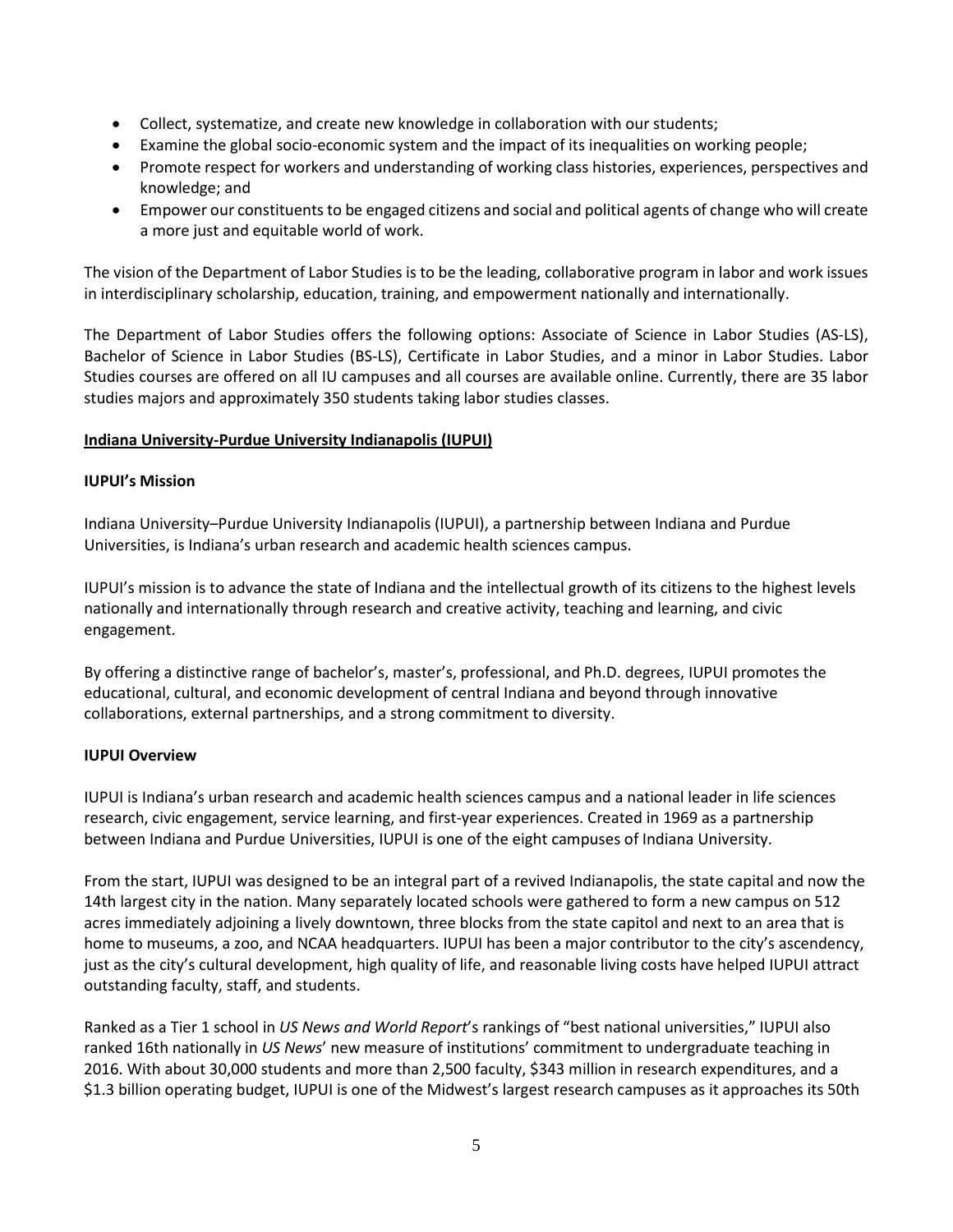year. IUPUI has won national awards for its health and life sciences programs, first-year experience, learning communities, service learning, international partnerships, diversity efforts, an[d outcomes assessment.](http://www.learningoutcomesassessment.org/eiadesignation_2016.html)

IUPUI is a comprehensive campus of 17 schools and two colleges. About half of the campus's faculty are clustered in the health sciences – medicine, dentistry, nursing, optometry, health and rehabilitation sciences, and social work. Several schools – Business and Informatics & Computing, for example – operate jointly on Indiana University's Bloomington and Indianapolis campuses. Two schools – Science and Engineering & Technology – grant Purdue degrees. The IU School of Medicine, co-located with IUPUI, has a statewide reach with nine medical education campuses located in Bloomington, Evansville, Fort Wayne, West Lafayette, Muncie, Gary, South Bend, Terre Haute, and Indianapolis – its main campus. The Indiana University School of Dentistry is located on the IUPUI campus and is the only dental school in Indiana.

IUPUI is governed as part of Indiana University (IU), which has campuses in Bloomington, where the president's office is located, Richmond, Kokomo, Gary, South Bend, New Albany, Columbus, Fort Wayne, and Indianapolis. Indiana University is governed by a nine-member board of trustees, which meets six times a year on the campuses around the state. University President Dr. Michael A. McRobbie and the board of trustees appoint and supervise the leaders for each of Indiana University's campuses. Dr. Nasser H. Paydar was appointed IUPUI's chancellor in 2015 and serves simultaneously as executive vice president of Indiana University. He is IUPUI's fifth chancellor, and has been an IU faculty member in addition to serving in various administrative and executive leadership positions since 1985. Chancellor Paydar has an 11-person cabinet, led by his second-in-command, Kathy Johnson, Executive Vice Chancellor and Chief Academic Officer. In keeping with its urban mission, a community Board of Advisors meets bimonthly with IUPUI officers. Click for more information about the [IUPUI](https://chancellor.iupui.edu/campus-leadership/index.html)  [Administration.](https://chancellor.iupui.edu/campus-leadership/index.html)

IUPUI's mission is "to advance the State of Indiana and the intellectual growth of its citizens to the highest levels nationally and internationally through research and creative activity, teaching and learning, and civic engagement." In an accompanying vision statement, IUPUI seeks to be a "leading research institution recognized for the success of its students, its advances in health and life sciences, and its intellectual, economic, and cultural contributions to the well-being of the citizens of Indianapolis, the state of Indiana and beyond."

An elected Faculty Council has a central role in assuring faculty participation in IUPUI's institutional governance. There is an active elected Staff Council, student government association, and various administrative councils. Once a month, the chancellor meets with the academic deans and vice chancellors as a group. The schools rely heavily on central facilities, such as the library and cross-campus IT services managed by Indiana University. Cross-school collegiality is enhanced by monthly deans' meetings.

IUPUI's enrollment of about 30,000 includes 8,000 in graduate or professional programs. Of the undergraduates: 93% are Indiana residents, 56% are female, 26% self-classify as a domestic minority, and 4% are international. Effective Fall 2016, IUPUI implemented a banded tuition approach whereby full-time undergraduate students enrolled in on-campus degree programs and all non-degree undergraduate students will pay the same amount for their basic tuition when taking between 12 credits and 18 credits, rather than pay a per-credit rate. In-state students will pay a flat tuition rate of \$4,127.50 per semester; out-of-state students will pay \$14,363.70, while students in several neighboring Midwestern states will pay 150% of in-state tuition for undergraduate programs. Overall enrollment continues to increase along with residential options for students. North Hall, providing 700 beds, opened in Fall 2016. Altogether, IUPUI offers 250 degree programs; all professional and pre-professional programs have earned programmatic accreditation. The institution itself is accredited by the Higher Learning Commission.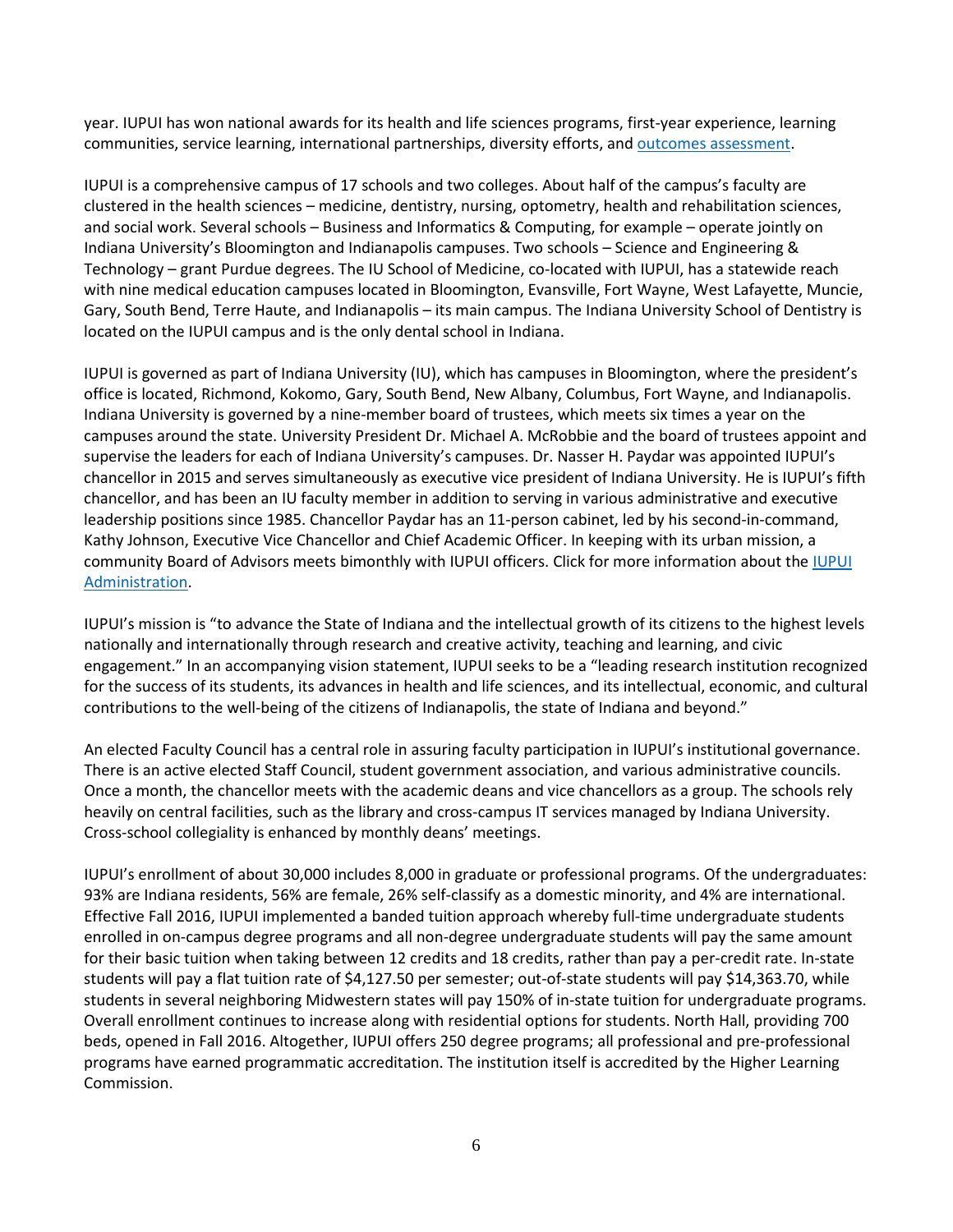The [IUPUI campus strategic plan,](https://strategicplan.iupui.edu/) "Our Commitment to Indiana and Beyond," reaffirms the campus's mission as interconnected to the city of Indianapolis and the state of Indiana, as well as to continued national and global engagement to improve the quality of life in communities worldwide. The following strategic goals and objectives are identified:

- Promote undergraduate student learning and success;
- Increase capacity for graduate education;
- Transform online education;
- Optimize our enrollment management;
- Leverage our strengths in health and life sciences;
- Accelerate innovation and discovery through research and creative activity;
- Deepen our commitment to community engagement;
- Strengthen internationalization efforts;
- Promote an inclusive campus climate; and,
- Develop faculty and staff.

Building on the strategic plan, Chancellor Paydar recently launched the Welcoming Campus Initiative, with the goal of transforming the physical environment and culture of the campus to make IUPUI a truly welcoming campus for visitors, students and employees alike.

The [Bicentennial Strategic Plan for Indiana University,](https://strategicplan.iu.edu/) approved by the Board of Trustees in December 2014, includes eight strategic priorities that will be addressed between now and IU's bicentennial in 2020. The plan provides a roadmap for IU's efforts to remain among the best public research universities.

## **Responsibility Centered Management (RCM)**

Indiana University is known nationally for its implementation of "responsibility centered management" (RCM), which it began in 1989. Virtually all tuition, research, and other revenues flow directly to academic units; IUPUI deans are responsible for generating and managing their revenue streams, including those for tuition, research, gift, and fee income. The ability to carry forward unspent operating dollars and reserve funds from year to year enables deans to engage in multi-year planning and budgeting. Likewise, at the campus level, IUPUI and its sister campuses bear responsibility for their own budgets and fundraising.

# **Indianapolis**

Indianapolis, encompassing a metropolitan population of 1.9 million, is the 14th largest city in the nation and is the state's capital. This diverse city boasts a high quality of life, reasonable cost of living, and is also home to outstanding cultural institutions, several professional sports teams, and companies such as Eli Lilly & Co, Roche Diagnostics, and Dow AgroSciences.

Community engagement is built into IUPUI's curriculum and the campus is an integral part of the Indianapolis community. Its location in the heart of Central Indiana facilitates working closely with government, business, and other community organizations and enhances collaboration in research, education, economic development, and numerous cultural initiatives. IUPUI is just blocks away from the Indiana Government Center, and adjacent to White River Park, home of the NCAA National Headquarters, the Indiana State Museum, the Indianapolis Zoo, and the Eiteljorg Museum.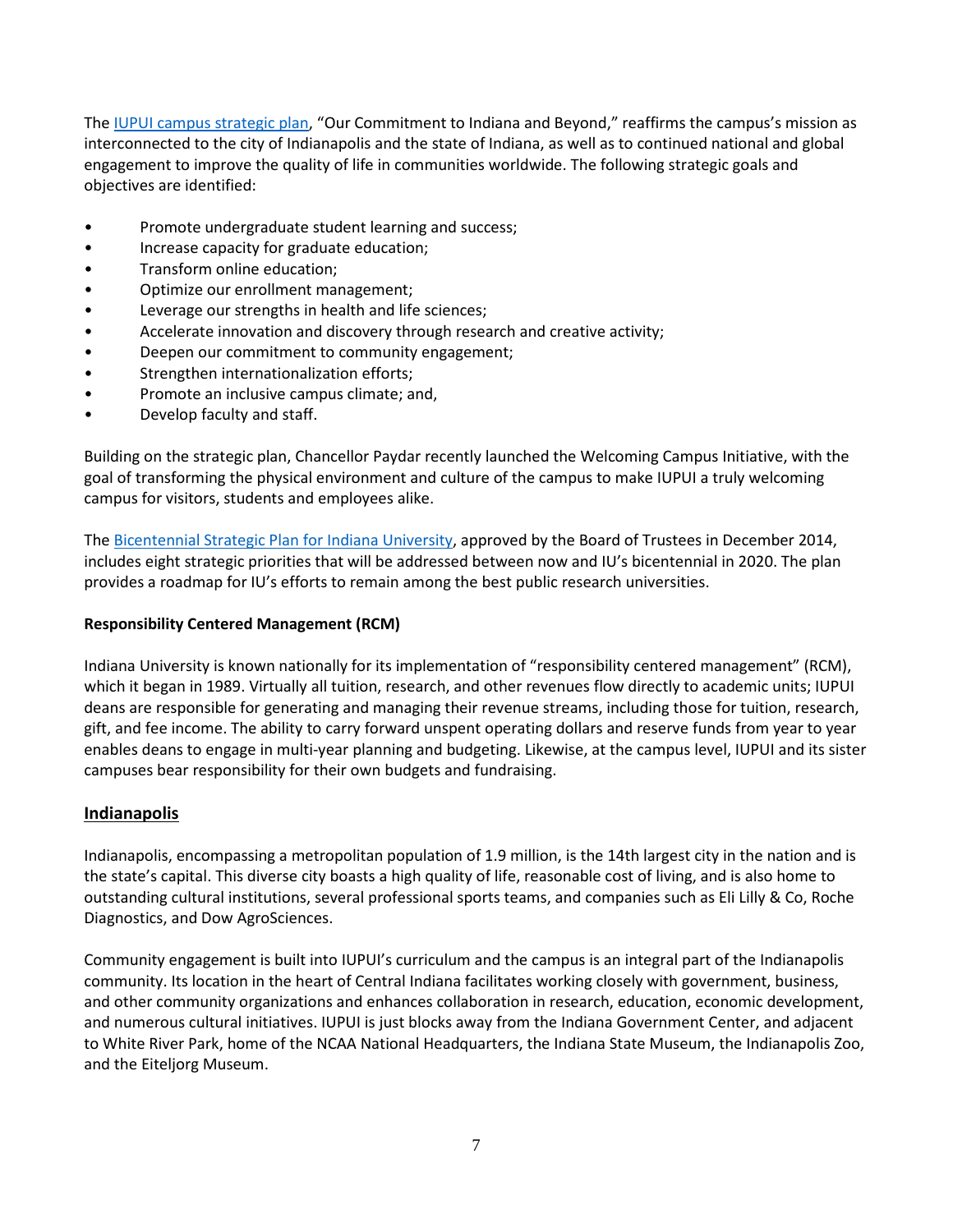# **The Opportunity**

The next dean of the Indiana University School of Social Work (IUSSW) will lead a nationally recognized system school, will be an effective champion for the role of social work and its programs on the IU campuses and throughout the state, and will harness the strengths and commitment of the faculty, staff, and students to be the catalyst for a compelling vision of the future of social work at Indiana University.

The dean reports to Nasser Paydar, IUPUI Chancellor, through Kathy Johnson, the Executive Vice Chancellor and Chief Academic Officer of IUPUI. Given that IUSSW is a system-wide school, the dean works collaboratively with the academic and administrative leaders while advocating for the programs on all IU campuses where the school has a presence. Reporting directly to the dean are the Associate Dean, Director of External Affairs, Director of Fiscal Affairs, Development Director, Assistant Research Professor, Director of Information Technology, Department of Labor Studies Chairperson, Child Welfare Education and Training Partnership Director, and Assistant to the Dean. Here is th[e IUSSW organizational chart.](https://www.dropbox.com/s/tl1t9083f6coc6y/Org%20Chart%20IUSSW%20September%202017.pdf?dl=0)

IUPUI is seeking a Dean of Social Work who will embrace the following priorities

- **Be a leader in addressing state and national issues**: The IUSSW has a strong history of partnering with the communities and working collaboratively with the state and legislature to address important issues related to social work and to provide solutions. The next dean has the opportunity to be a leader in creating a response to major issues, such as the opioid epidemic and children's mental health, and to position the School to serve as an expert consultant to the state for policy making in areas that relate to social work.
- **Inter-professional education**: As a health sciences campus, IUPUI has created an environment where the schools can work together to promote common interests and create programs to best serve the students and community. This includes co-training social work students with students in medical fields such as nursing, medicine, dentistry, and optometry to simulate real-world career experiences. The next dean will have the opportunity to join the leaders of other schools to look for ways to ensure IU students are receiving an education that prepares them to serve at the forefront of the future of health care.
- **Innovative curriculum and delivery:** The IUSSW has a track record of offering innovative and important social work programs and providing students with a variety of options to pursue their education. For example, the IUSSW is in the process of rolling out a new e-social work practice and tele-behavioral certificate that will be the first of its kind in the nation. The next dean will continue to look for ways to innovate the curriculum and programs offered, as well as how they are delivered.
- **Research productivity**: As a professional school, the IUSSW contributes great work in the areas of scholarship, as well as service. The School is well positioned to be influential in how social work is delivered in the state of Indiana and beyond. Continuing to produce strong research from the School will provide additional avenues of impact for giving hope and changing lives. The next dean will utilize IUPUI's strength as an urban research campus, while promoting research and encouraging and supporting faculty in their scholarship.
- **Collaboration and Inclusion:** The IUSSW family is made up of a diverse group of faculty, staff, administrators, and students who support the School's mission, its students, the communities it serves, as well as each other. The next dean will continue to foster a culture of support, mutual respect, participation, and collaboration and ensure a diverse and inclusive environment for all.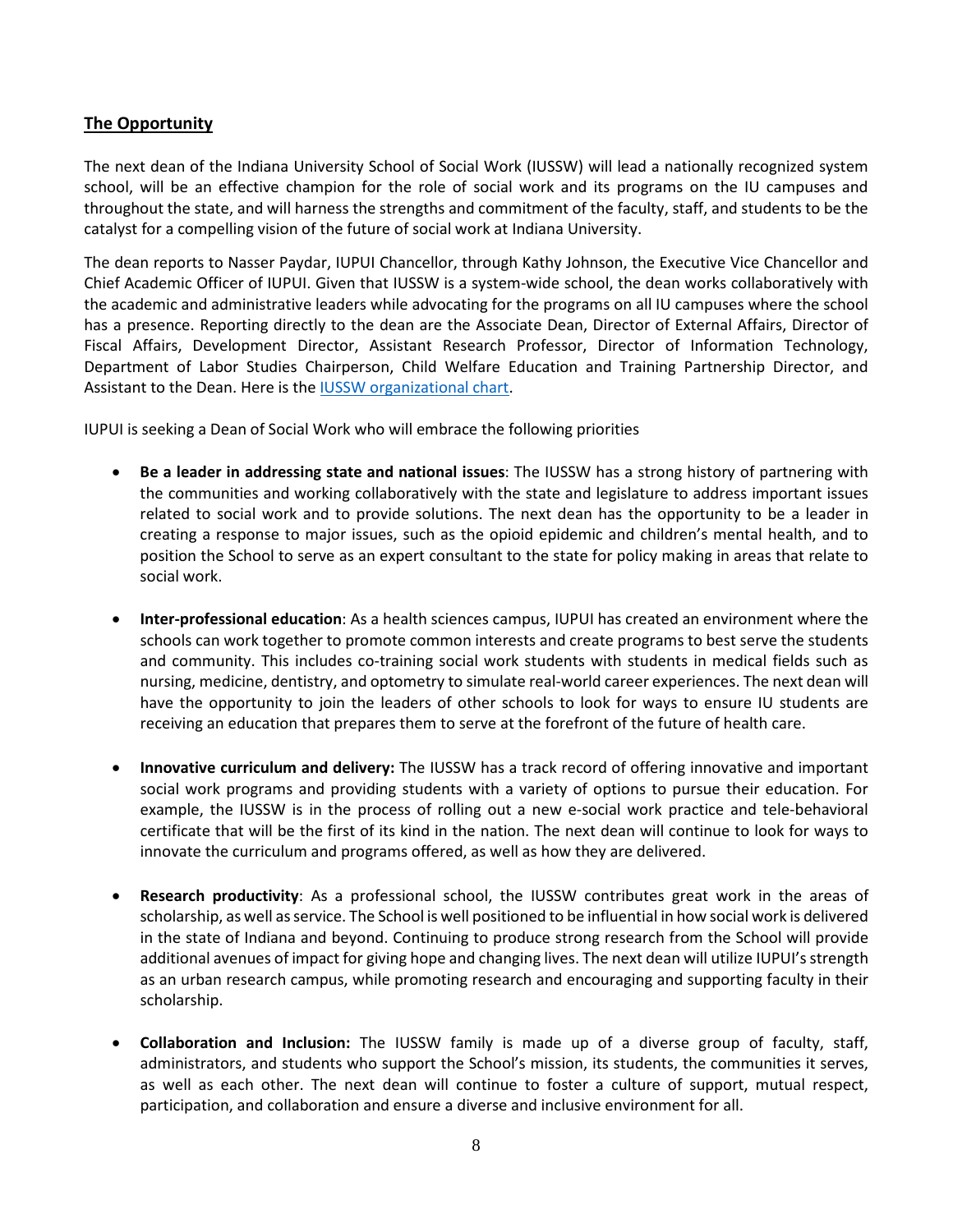• **Strategic Planning and Visioning:** As the IUSSW continues to be an important contributor to the field of social work in higher education, in Indiana, and beyond, the next dean will have the opportunity to create a strategic plan that will allow the School to further define its areas of leadership, partnership, and vision for the future.

# **Responsibilities**

The main responsibilities for the Dean of the School of Social Work include, but are not limited to

- Leading the faculty, lecturers, staff, and students inclusively across seven IU campuses, including articulating the School's strategic vision and shared goals and strategically building overall diversity;
- Overseeing the budget within a responsibility centered management (RCM) environment;
- Guiding the academic curriculum across all programs, and continuing to deliver innovative, effective educational programs and delivery options;
- Maintaining a collegial and collaborative atmosphere across the School which values diversity and inclusion, as well as scholarship, teaching, and service;
- Understanding and balancing the needs of all of the School's campuses;
- Hiring, mentoring, and retaining high-quality and diverse faculty;
- Working collaboratively with the other deans and looking for opportunities to partner, such as interprofessional education programs;
- Ensuring accreditation through the Council on Social Work Education (CSWE) is maintained;
- Being a strong external partner who can address social service workforce issues statewide and advocate for social justice in vulnerable communities across the state and nation;
- Interacting with local community leaders, as well as the state legislature and other government leaders;
- Partnering with the School's development director to build relationships and fundraise on behalf of the School; and,
- Working effectively with the leadership across all of the IU campuses where the School has a presence and being present on each campus as needed, such as the various campus commencements.

## **Qualifications**

Candidates for the Dean of the School of Social Work should demonstrate the following qualifications and traits

- Academic qualifications and achievements consistent with an appointment as a tenured, full professor in the School;
- An MSW degree and a doctorate in social work or related field;
- Significant administrative experience; and,
- A strong understanding of budgetary models.

Preferred Qualifications and traits include

- A demonstrated commitment to diversity and inclusion;
- The capacity to be nimble and responsive to state and market changes related to social work;
- Current administration experience supervising staff and faculty;
- Experience with strategic planning and collaboratively setting shared goals;
- A strong understanding and/or experience with responsibility centered management (RCM);